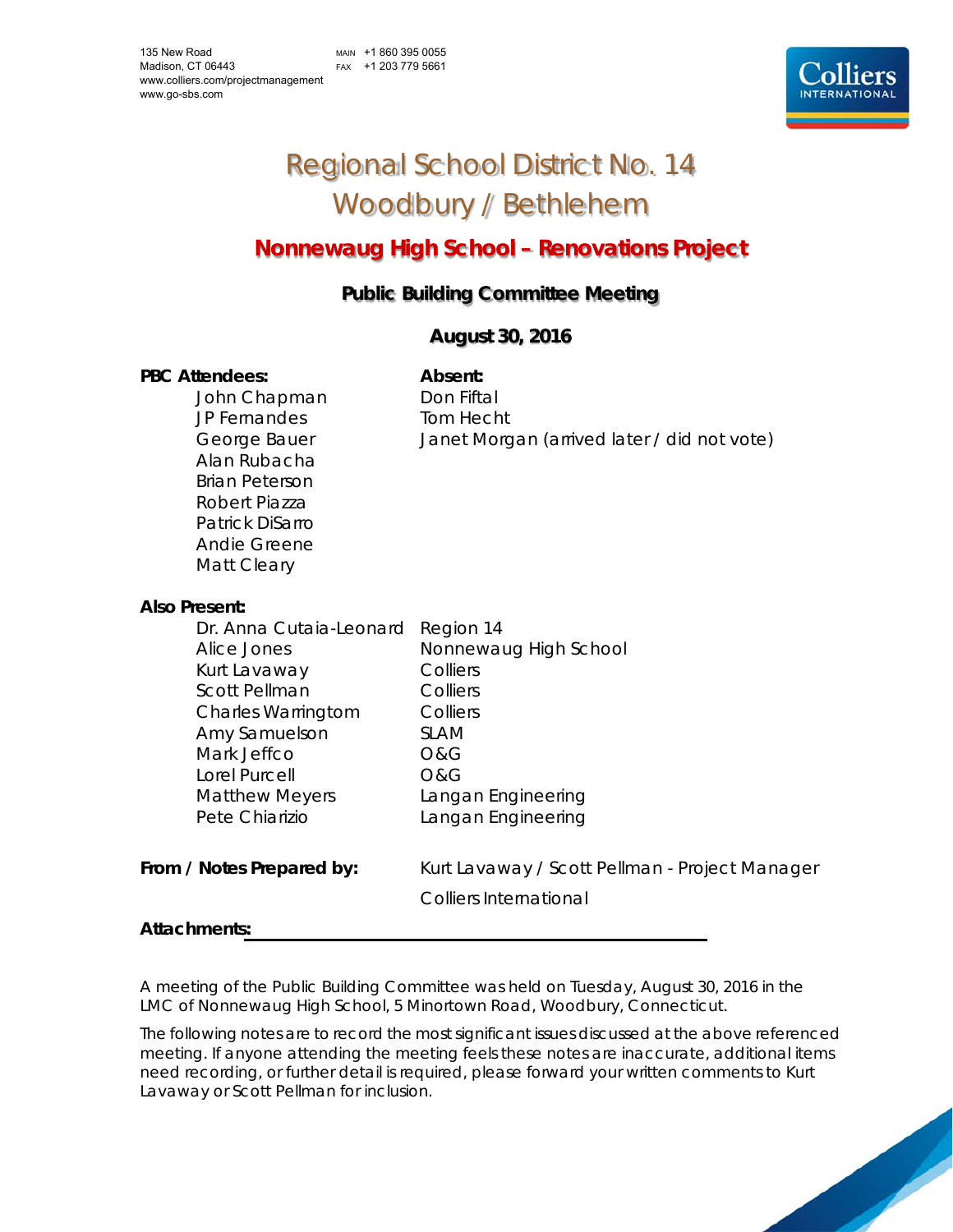

- 1. John Chapman called the meeting to order at 6:34 PM.
- 2. Colliers presented an update on the Commissioning agent proposals. Scott Pellman summarized the detailed scope reviews that were performed with the two low bidders. Colliers recommended awarding the Commissioning services to the lowest qualified bidder - SES

John Chapman motioned to approve SES as the selected Commissioning Agent Motion second by JP Fernandes Vote – 9-0 unanimous

3. OPM Report – Kurt Lavaway reported on the following:

#### 8-9-16

State PREP meeting – review of State procedures and requirements with specific discussions:

- Verified 800 students
- Verified existing bldg. GSF (per OSCG) to be 144,202 for the high School, 5,378 for the Central Office area. VoAg is separate building and not included with this project.
- The allowable area should work for "renovation status", once the eligibility documents are completed they will need to be submitted to OSCG for decision on eligibility.
- The total project budget will be broken out as requested to show funding for the High School project and Central Office area separately and will need to be tracked separately. Both projects will need to total the approved funding amount.
- The District will need to re-submit the Grant applications with revised ED049's, including updated budgets, letter addressing population, space standards and final building areas for the High School and Central Office area.
- Included will be the additional year time extension request.

#### 8-10-16

Programming meetings occurred with staff – Room by Room with SLAM

- Media Center
- Administration
- General classrooms

#### 8-12-16

Design Team, Colliers and O&G met to review scope and costs at O&G's office, included review of initial Haz Mat findings and recommendations moving forward.

#### 8-17-16

Design Team, Colliers and O&G met to review scope and costs at O&G's office

#### 8-19-16

Hazardous Materials follow up meeting occurred with working group and Langan engineers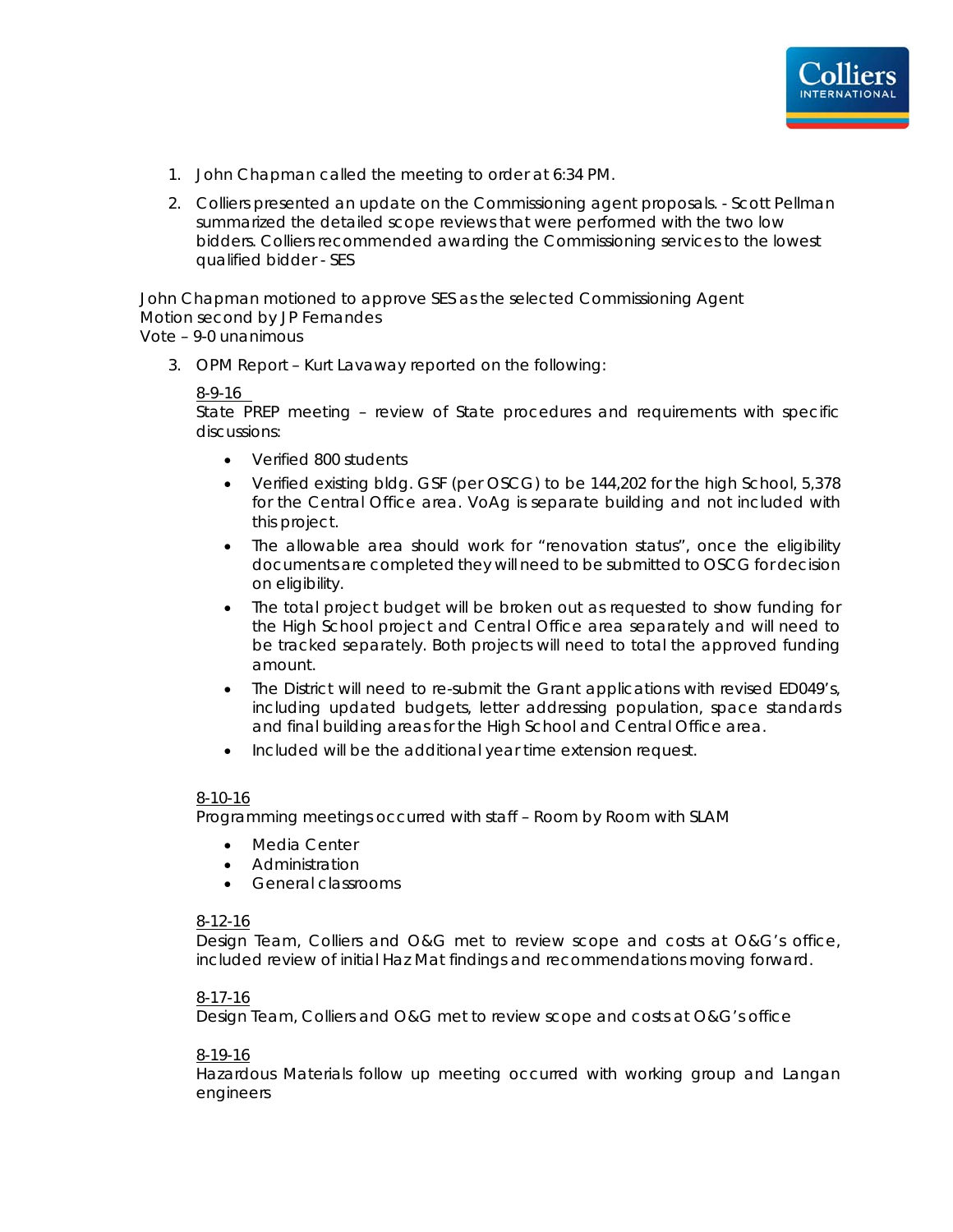

#### 8-23-16

Design team, Colliers and O&G met with working group to discuss potential spaces available to be used for classroom swing space so that O&G can start developing construction phasing.

#### 8-24-16

Design team, Colliers and O&G met with working group to discuss community outreach and communication as project moves forward.

- Draft letter to State sent to team
- Began updating ED049's top separate projects

#### 8-26-16

Coordination meeting occurred at Colliers office with Design Team and O&G to review presentation of current budget challenges.

#### 8-30-16

Follow up conversation with OSCG to determine documented age of Student Services building along with Roof replacement impact on the project and how this will impact State reimbursement.

- Student Services building State date on file is from 2003
- District is looking for the warranty documentation to determine if it has an earlier date which can be used to increase State reimbursement with the revised ED049 Grant applications.
- 4. Langan engineering presented the initial results from the building environmental testing and the Phase I Environmental Site Assessment

Matthew Meyers discussed the environmental building assessment

- The student services building does not contain asbestos or PCB's.
- No lead base paint was detected
- Asbestos The 1970s building contains a number of different glues, pipe insulation, lab hoods and black science counter tops are all positive for asbestos. Older brown windows, glazing compound has asbestos along with the older membrane roof and demolition for new mechanical penetrations will have to be abated.
- PCB's caulking materials were tested in accordance with OSCG requirements for doors and windows. In the 1970's original building the window glazing compound contained some low levels of PCB's with levels below 50 ppm.

50 ppm is the threshold for EPA involvement so this was positive news that the levels are below federal requirements. CT regulates PCS's above 1 ppm and below 50 ppm, some samples were just over 1 ppm but all were below 50 ppm so CT DEEP sets the regulation. PCB contaminated materials will have to go to an approved landfill. Windows will need to be disposed of as regulated waste.

Pete Chiarizio – discussed the Phase I ESA results

- There were 10 recognized conditions found
- Conditions #1 through #3 are centered around (3) underground storage tanks removed and replaced. The required tank closure reports have not been found, however the tank testing data is good. The new tanks are double wall, concerns are with previous tanks.
- Condition #4 concerns the well with excess nitrates used for irrigation.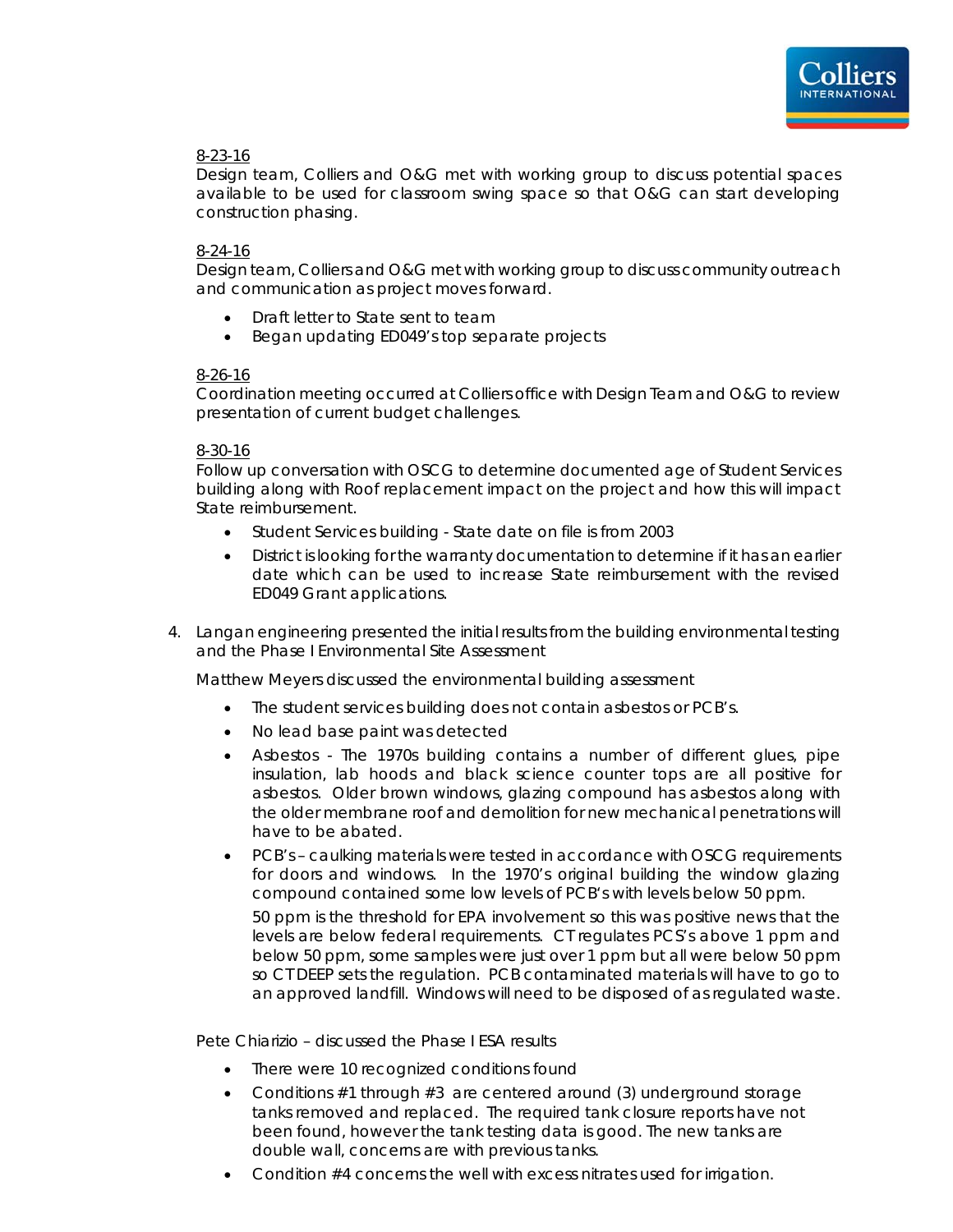

- Condition  $#5 #6 #7 #8 #9$  are interior conditions.
	- o #5 floor drains connected to septic, It needs to be determined if anything hazardous was poured down the drains and has made it to the septic fields
	- $\circ$  #6 #7, #8, #9 are areas of visible oil staining within the building
	- o #10 site wide residual Herbicides and pesticides, coordinated by Pomperaug Health District. Need to take 16 additional samples to meet 20 sample requirement and average the results.
- Mr. Chiarizio explained that due to the (10) recognized conditions noted above a Phase 2 Environmental Site Assessment will be required. The scope of the Phase 2 study as presented will determine the extent of the concerns with any of the areas mentioned in the Phase 1 report.

Andi Green asked the following question:

"What was the results of the land across from the river that has been a different use for the past 50 years?"

#### Response:

Langan - DDT and pesticides from early 70s, it is recommended that the scope should stay where anticipated site work will happen.

Robert Piazza asked the following question: "Are the numbers for the Phase 2 ESA in line?"

#### Response

Colliers - The numbers have been reduced, Langan sharpened their pencil and scope was carefully reviewed. Costs are for first level of sampling, if additional sampling is required cost will go up. It is typical to test in steps. When tanks are pulled they will have to make sure tank closure reports are filed.

John Chapman posed a question/ statement: "No samples to date have shown high quantities of concern, correct? "

#### Response

Langan - correct. The additional testing will have a 6 week turn around after notice to proceed.

John Chapman motioned to move forward with the Phase II ESA Motion second by JP Fernandes Vote – 9-0 (unanimous)

> Andie Greene Asked the following question "Did the surveyor utilize ground penetrating radar to detect underground utilities?"

#### Response

Below is the scope from the Survey RFP: *Underground Utility Survey: Surveyor shall survey all underground utilities such as storm, sewer, gas, etc. when physically available. Surveyor is not required to enter spaces considered "Confined Space" as defined by OSHA. Survey is required to*  remove manhole covers to provide accurate inverts of all culverts leading into and *out of all storm and sewer structures.*